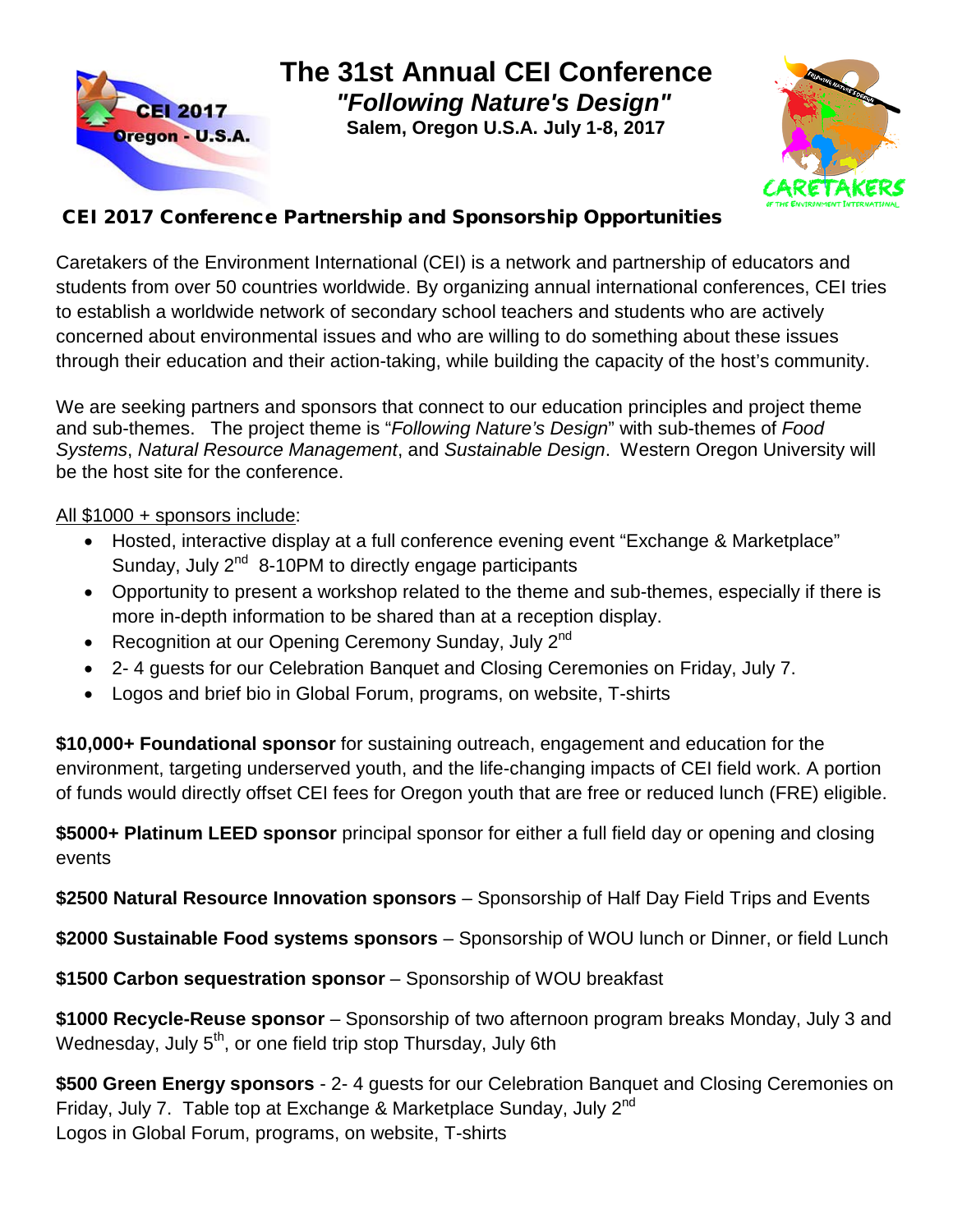### **About the Conference**

The Conference is being hosted by The Oregon Chapter of the U.S.A. Branch of CEI in partnership with Oregon State University Extension - Marion County and 4-H.

The CEI 2017 conference hopes to accommodate 200-250 international and many local delegates. The CEI delegates are generally secondary school students (aged 14-19) accompanied by their teachers or mentors. It is recommended that each delegation consist of 1-2 teachers and 3-5 students. All delegations will present their projects related to the conference theme "Following Nature's Design" through a 10-minute oral presentation. In addition, participants will have the opportunity to have a project exhibition. There will be a variety of educational field trips, seminars, workshops to support and enhance the experience of the participants.

This conference venues and accommodation will be at **Western Oregon University** in Monmouth, Oregon, located approximately 15 miles (24 km) west of Salem, Oregon. To stay up to date please visit: [http://www.cei2017.org](http://www.cei2017.org/)

*What does it take to enable students to see the planet as one interdependent environment?* Caretakers of the Environment International (CEI) believes this can best occur through having students meet and work together.



By organizing annual international conferences, making available a periodical for teachers and students by teachers and students, establishing national branches and organizing national and regional workshops, CEI tries to establish a worldwide network of secondary school teachers and students who are actively concerned about environmental issues and who are willing to do something about these issues through their education and their action-taking.

The network intends to be a podium for teachers and students to exchange concerns, ideas, strategies, actions, and projects in the field of environmental education.

## **22 Number of National Branches 40+ Number of actively engaged countries** *250* **Average number of participants per conference**

**10,000 Average number of service hours dedicated by participants per year**

#### **THEME:** *Following Nature's Design*

Our theme *Following Nature's Design* is encouraging delegations to choose topics that lead to projects that enhance the communities in which you live. Each team should choose a complex issue, problem, or challenge in your community or region that requires *Research and Academic Study*. Delegations need to develop at least one *Partnership* with an



organization or community partner to learn more about the project and/or to help develop and implement solutions. As solutions develop, delegations must take on and document an *Advocacy Role* to change behaviors or spread awareness of your topic of study within your community. Below are **sub-themes** to consider: